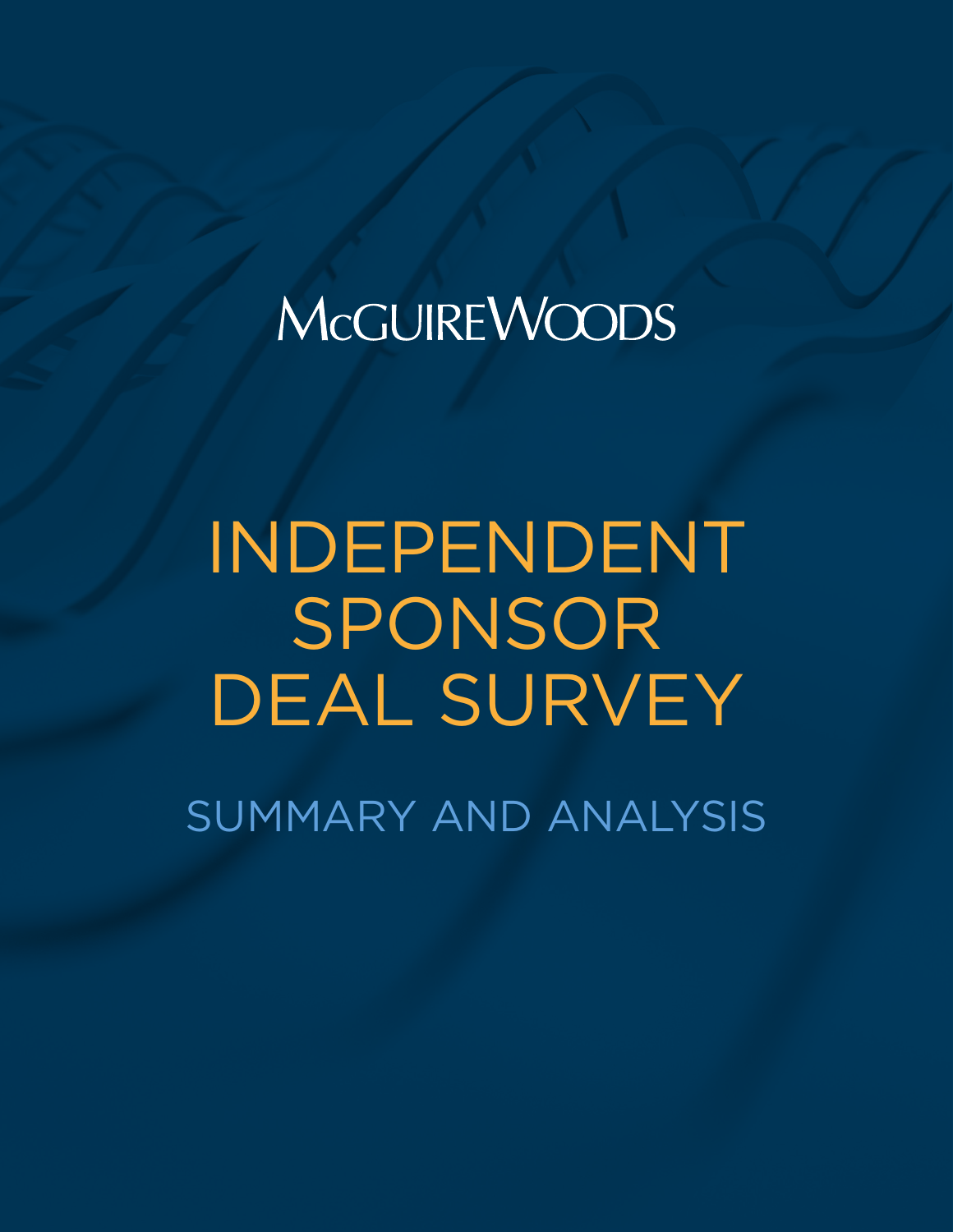## **Overview**

This deal study is based on nearly 300 detailed survey responses related to independent sponsor-led transactions consummated in 2018, 2019, 2020 and 2021. The study discusses the most useful findings of the survey data and identifies prevailing market trends in economic and other terms of independent sponsor transactions.

McGuireWoods' survey is the largest of its kind, and this deal study is the firm's most comprehensive analysis to date regarding market terms in independent sponsor transactions. Please contact the authors of this deal study with any questions regarding the findings or the underlying survey data. McGuireWoods private equity partners Jeff Brooker, Greg Hawver and Jon Finger presented a portion of this analysis at the October 2021 McGuireWoods Independent Sponsor Conference in Dallas.

## Size and Pricing of Transactions Surveyed



The survey confirmed that the vast majority of independent sponsor transactions are occurring in the lower middle market, a much sought after portion of the M&A environment. More than 75% of the transactions surveyed involved target companies with an enterprise value between \$10 million and \$75 million. Relatedly, approximately 75% of transactions surveyed involved an aggregate equity check of \$5 million to \$50 million, excluding debt financing and seller rollover equity. At the same time, a good number of independent sponsor transactions involve target companies with an enterprise value near and above \$100 million, which reflects the strength, acceptance and evolution of the independent sponsor segment within private equity.

INDEPENDENT SPONSOR **2 TRANSACTION DEAL STUDY**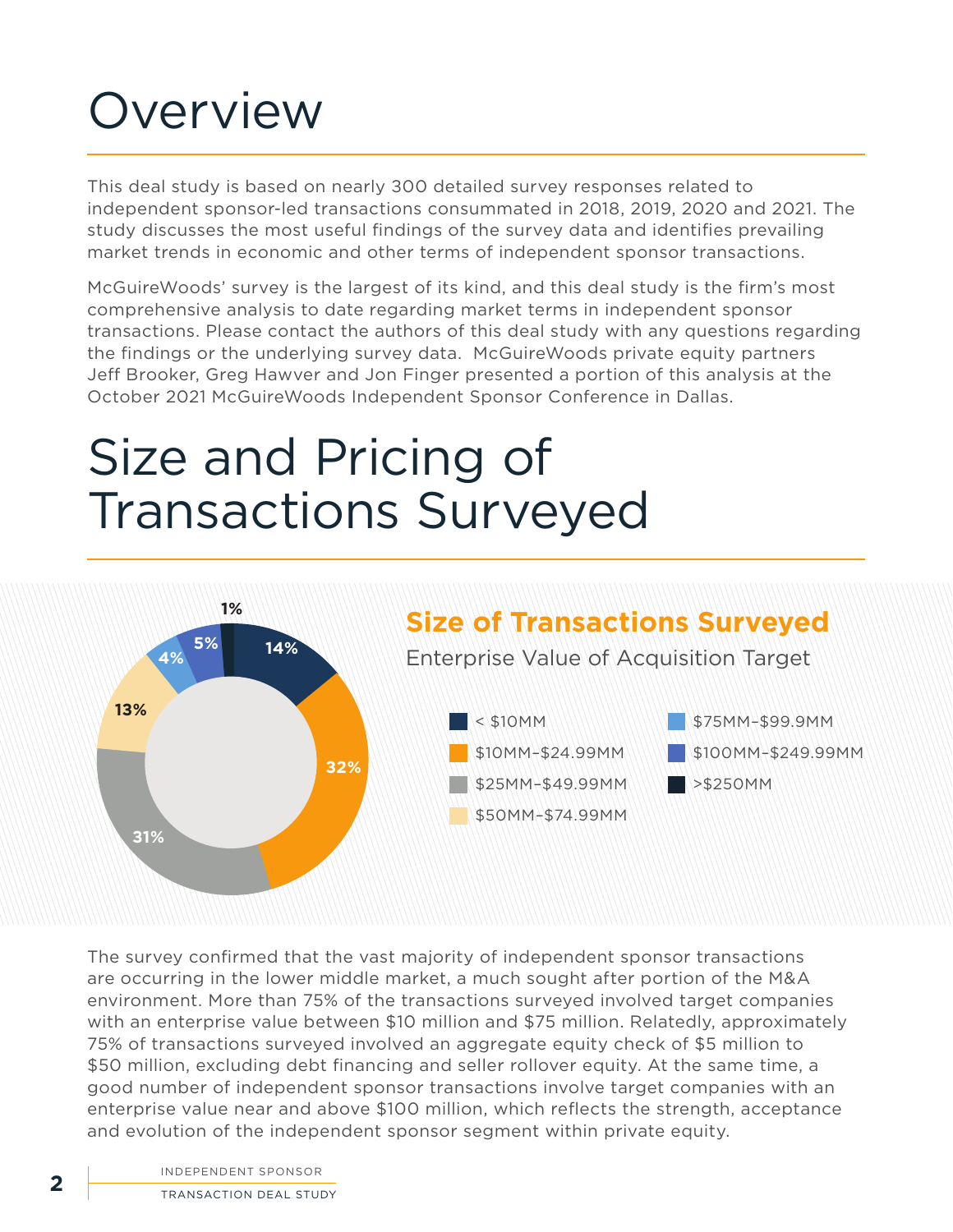In the current frothy M&A environment, the pricing of most independent sponsor transactions reflects relatively reasonable multiples of earnings before interest, taxes, depreciation and amortization (EBITDA). Roughly two-thirds of the transactions surveyed had a purchase price less than six times (6x) the target company's EBITDA. More than 80% of the transactions had a purchase price less than seven times (7x) EBITDA and more than 90% of the transactions had a purchase price less than eight times (8x) EBITDA.

Independent sponsors appear to be leveraging relationships, industry experience, operational expertise and other advantages to close deals at attractive prices. While independent sponsors can and do compete in highly competitive situations at higher multiples, most independent sponsor transactions result from situations in which the sponsor identifies and capitalizes on opportunities that provide value in the current market.

### **Multiple of Adjusted EBITDA**

Purchase price paid for the target in the underlying M&A transaction, measured as a multiple of target EBITDA.



INDEPENDENT SPONSOR TRANSACTION DEAL STUDY **3**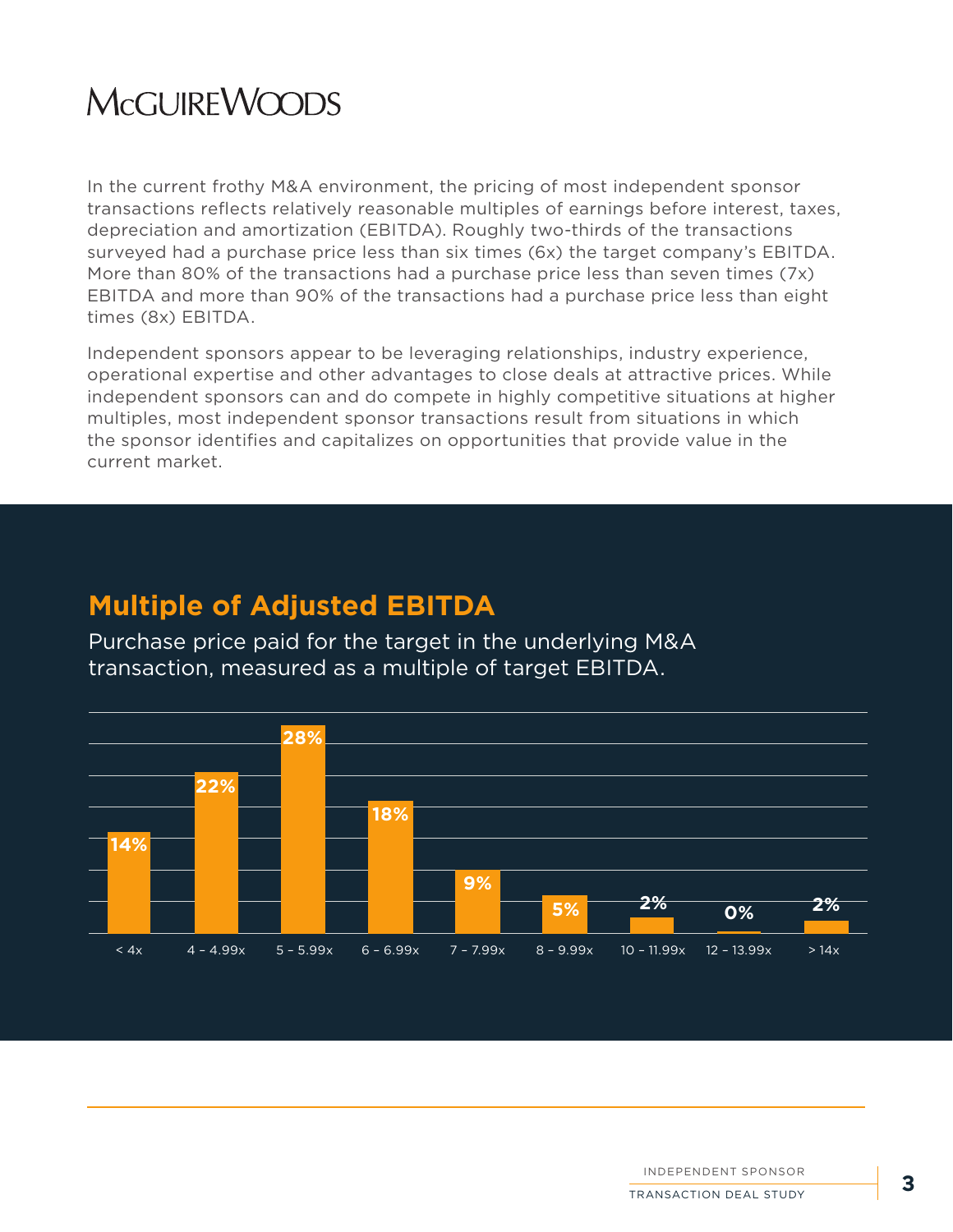## Economics Paid at the Closing of the Transaction

The economics the independent sponsor receives at closing are one of the three pillars of the typical independent sponsor economic package. This deal study uses the term "closing economics," but the closing economics to the independent sponsor can take a variety of forms. Examples include: (1) due diligence and structuring fees the portfolio company pays for the independent sponsor's pre-closing and short-term post-closing efforts, (2) profits interest units granted to the independent sponsor at or in connection with the closing, and (3) closing fees. The structure of the closing economics can implicate regulatory and licensing considerations, so the independent sponsor should consult knowledgeable legal counsel prior to structuring, documenting or accepting any closing economics.

Nearly two-thirds of the transactions surveyed reported closing economics between 1.5% and 2.49% of enterprise value of the target company, and nearly 80% reported closing economics between 1% and 2.49% of enterprise value. Closing economics equal to 2% of the enterprise value were the most common result for transactions with enterprise values between \$10 million and \$75 million. Generally, as deal sizes increased, the closing economics as a relative percentage of enterprise value tended to decrease. Not surprisingly, this trend was especially pronounced for very large deals.

### **Size of Closing Fee to Independent Sponsor**



As a Percentage of Enterprise Value

INDEPENDENT SPONSOR **4** TRANSACTION DEAL STUDY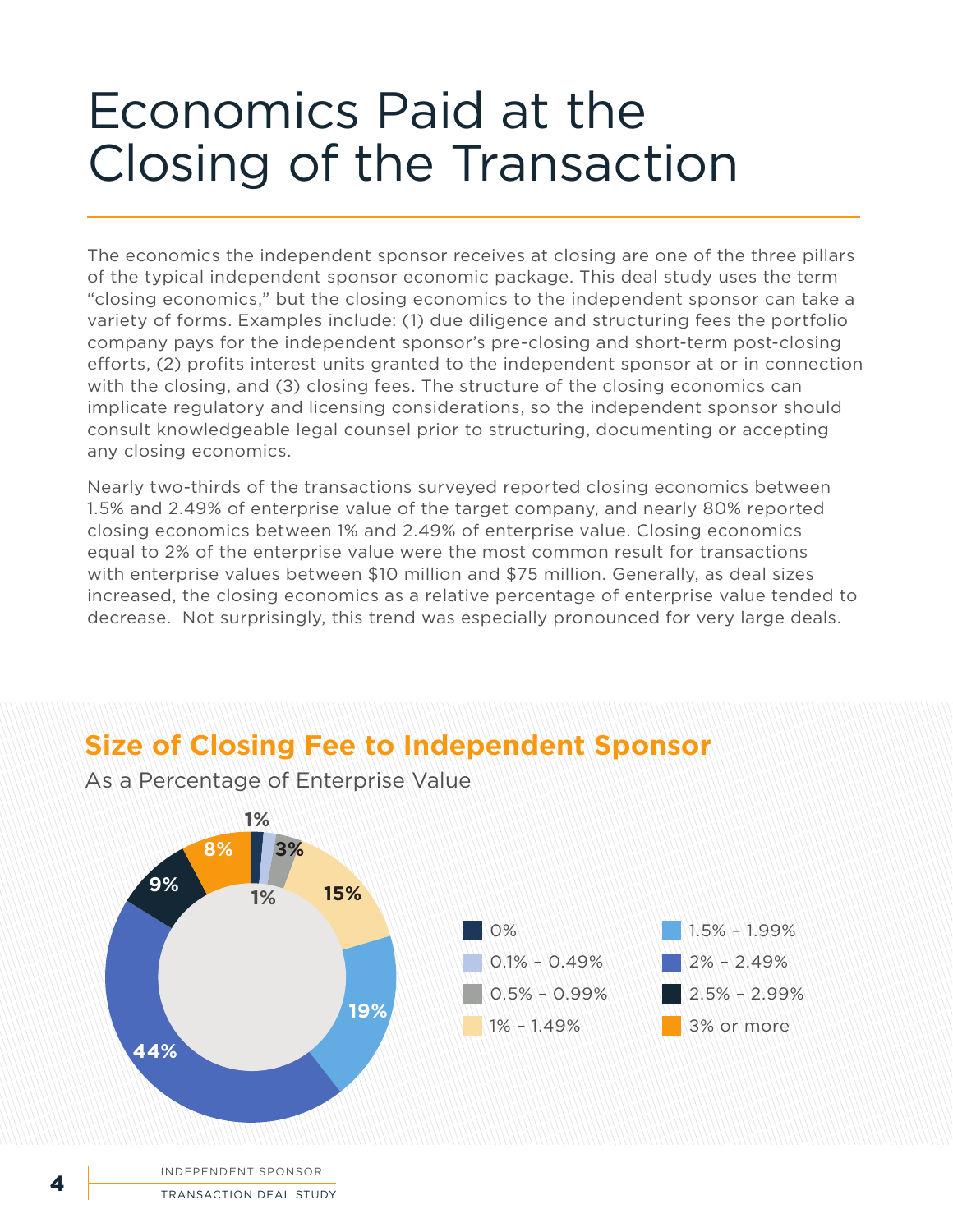In 60% of the transactions reported, the independent sponsor's equity investors received no closing economics. It should be noted, however, that the prevalence of equity investors receiving closing economics varied significantly by the type and number of equity investors. Generally, a single equity investor or small group of equity investors was more likely to receive closing economics than a larger group of investors. Investors that generally structure their transactions with closing fees, such as control private equity and mezzanine debt funds, tended to receive closing economics more often than other types of equity investors.



Independent sponsors rolled more than half of their closing economics into equity in the transaction in approximately 60% of the transactions surveyed, with a rollover of 100% of closing economics being the most common result. Reinvested closing economics reflect independent sponsors' confidence in their deals as well as equity investors' preference that at least a portion of the closing economics be reinvested into the transaction. The tax treatment of closing economics varies based on the structure and form of consideration being paid to the independent sponsor, and is an important consideration when determining the amount of rollover.

### **Closing Fees Rolled Into Deal by Independent Sponsor**



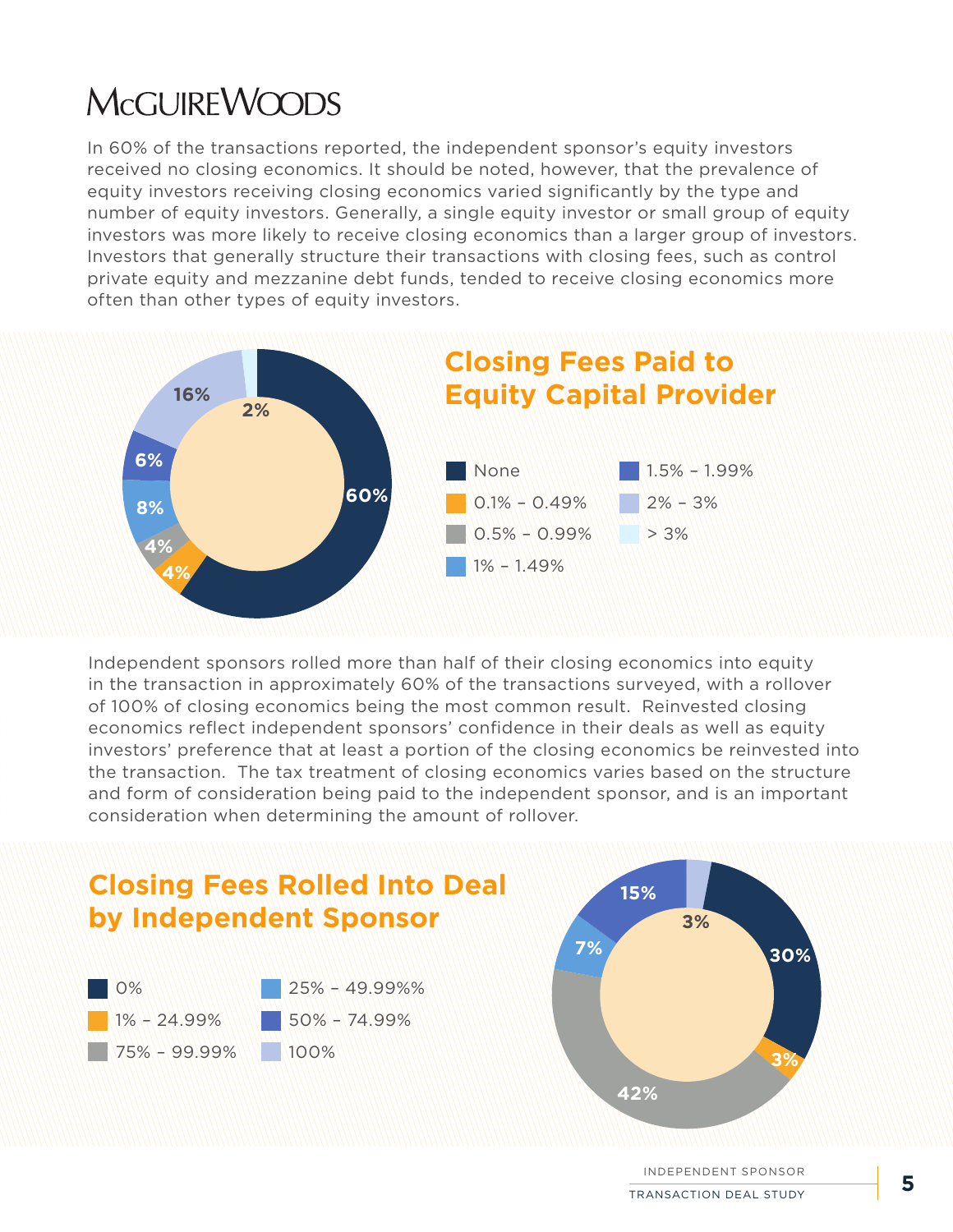## Management Fees

The management fee is the second of the three pillars of the typical independent sponsor economic package. The management fee is a fee paid by the portfolio company to the independent sponsor for consulting, management and similar services during periods following the closing of the acquisition of the portfolio company. The management fee is most often paid on a quarterly basis. As with other private equity firms, management fees provide an ongoing source of income for an independent sponsor to pay for its internal operational costs, expenses and other financial outlays.

Nearly 85% of management fees were calculated based on the trailing 12-month EBITDA (TTM EBITDA) of the portfolio company, as opposed to a set dollar amount. Most of the transactions surveyed, fully 60% of all transactions, reported a management fee to the independent sponsor of 5% of TTM EBITDA.

It is important to note, however, that typically these management fees are subject to a minimum and/or maximum amount, and those floors and caps most often are set dollar amounts, instead of percentages of TTM EBITDA. More specifically, 76% of transactions surveyed included a floor for management fees; 70% included a cap on management fees; and 60% had both a floor and a cap. The vast majority of floor amounts (89%) fell in the range of \$100,000 to \$399,000, with the range of \$200,000 to \$299,000 being the most common result (49%). Of the transactions that included caps, the majority of caps (58%) fell within the range of \$500,000 to \$999,000. These market ranges are less pertinent to larger transactions, which generally (and not surprisingly) featured higher caps and floors. As inflation continues to rise, independent sponsors should consider whether caps and floors should be adjusted annually.



### **Amounts of Management Fees**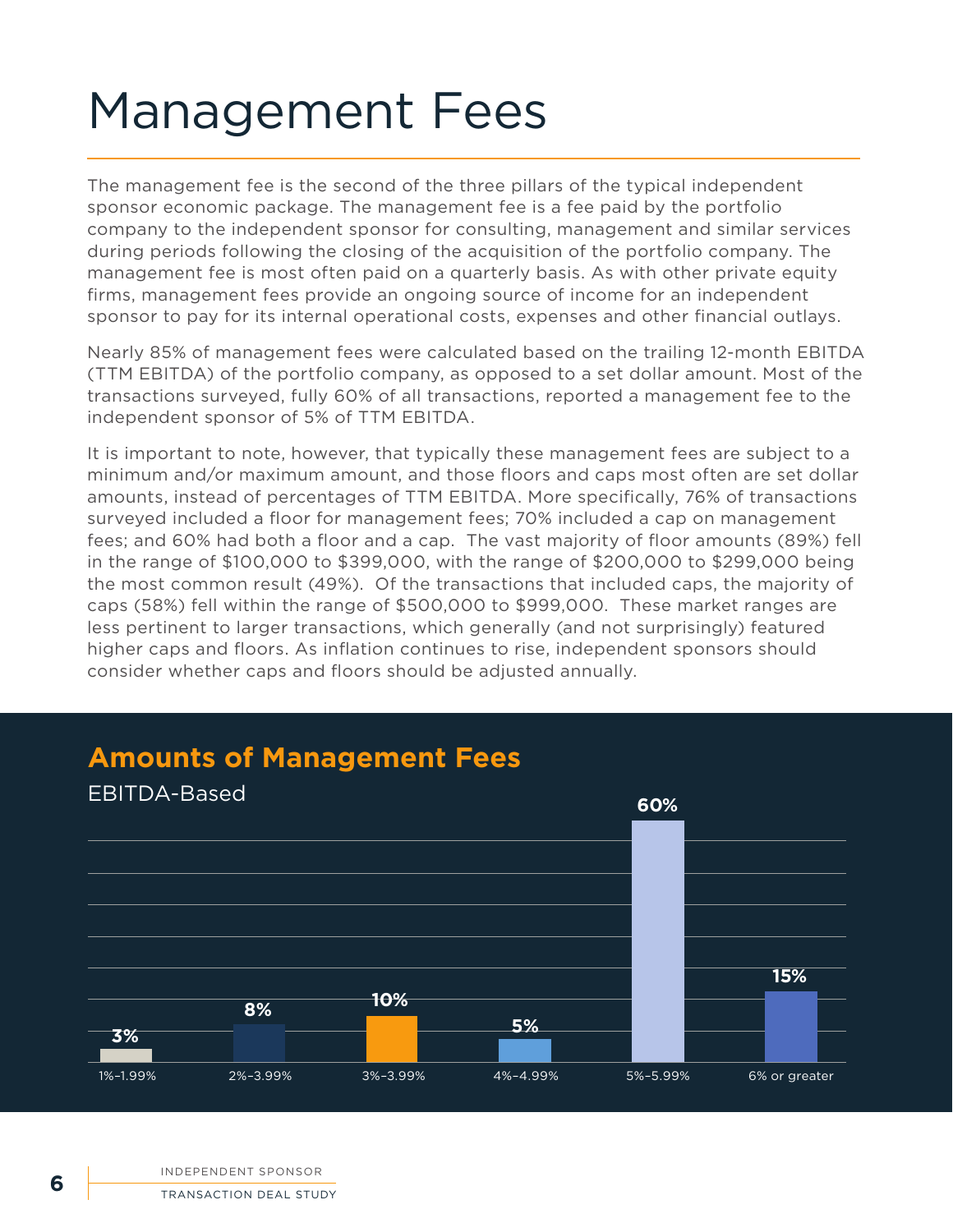### **Management Fees for Equity Provider**

Percentage of Transactions in Which the Equity Capital Partner Receives a Management Fee





The independent sponsor's equity investors did not receive a management fee in 75% of the transactions reported. This data reflects a broad theme of independent sponsors truly adding value rather than merely being brokers or finders. Moreover, it illustrates the value equity investors ascribe to the independent sponsor's post- closing efforts and the value proposition of independent sponsor-led transactions for all sorts of investors, particularly family offices and other investors who are not actively involved in the operations of the portfolio company following the closing. Where the independent sponsor's equity investors did receive a management fee, the transaction tended to involve fewer equity investors (often just a single equity investor) and investors of a type more likely to structure their transactions with management fees, such as control private equity and mezzanine debt funds.

The management fee in most cases is subordinated to the portfolio company's senior and mezzanine debt, if any, and payments of the management fee are generally restricted if the portfolio company is not in compliance with its debt covenants or if payment of the management fee would cause the portfolio company not to be in compliance with such covenants on a pro forma basis. This deal survey examined the effect of the portfolio company's credit agreements on the management fee.

In more than half of the transactions surveyed that had credit agreements — 54% — payments of the management fee paused while not permitted by the portfolio company's credit agreement, but continued to accrue without a cap on the amount of such fees that may accrue. In an additional 32% of the transactions surveyed that had credit agreements, payments of the management fee paused while not permitted by the portfolio company's credit agreements, but continued to accrue up to a cap. Accordingly, in the vast majority of transactions — 86% of all transactions in which the portfolio company had a credit agreement — the management fee continued to accrue while blocked, at least to a degree.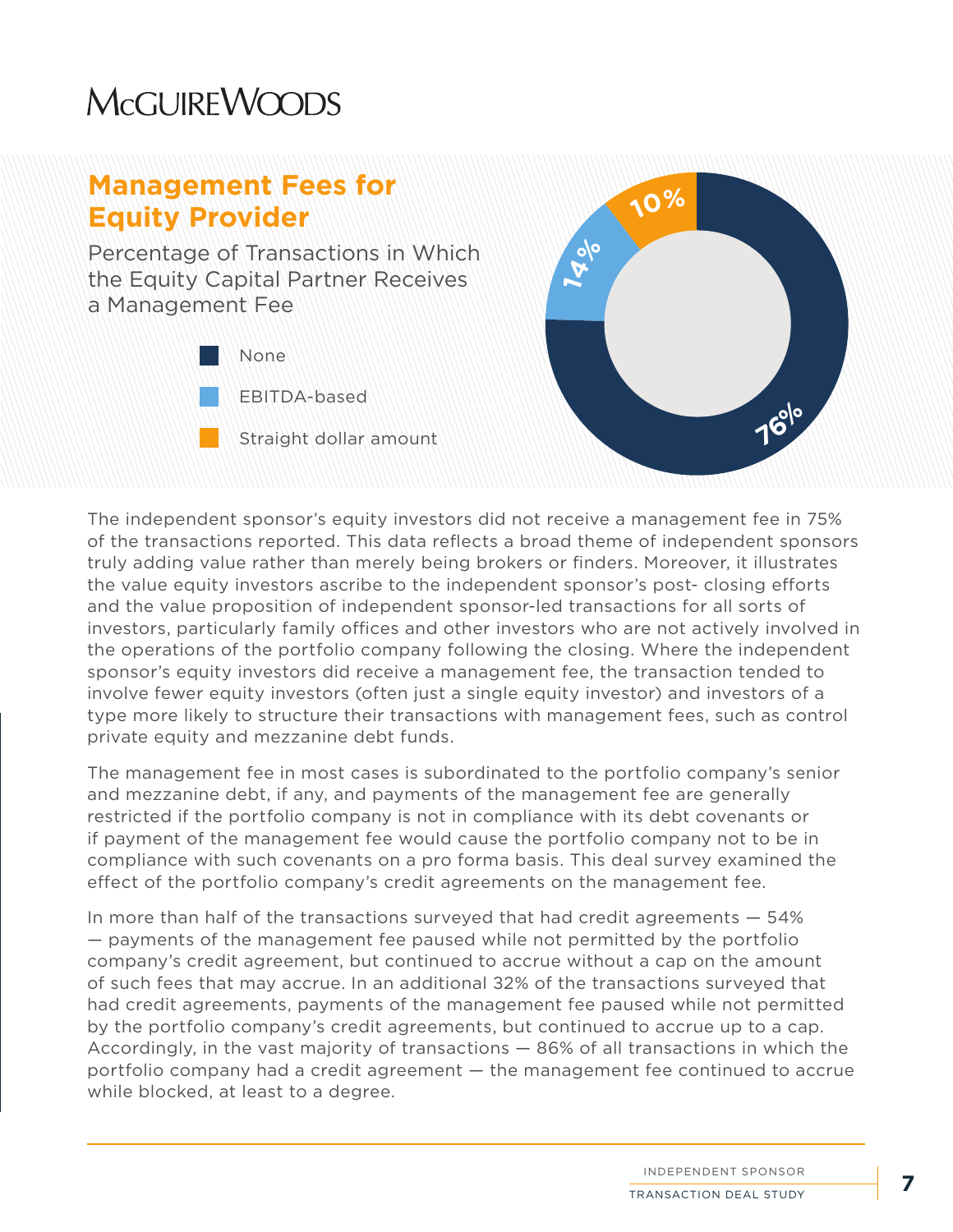### **Credit Agreement Restrictions on Management Fee**



The management fee will rarely stop accruing entirely or terminate, as evidenced by the relatively small number of transactions that reported those outcomes (just over 4% and 2%, respectively). This is understandable, because often in these circumstances the equity investors actually need the attention and efforts of the independent sponsor more than ever. Accordingly, altering the management fee is not viewed as productive to the underlying investment in the long term.

## Carried Interest **Overview**

Carried interest is the independent sponsor's share of profits that otherwise would have been paid to the equity capital investors in respect of their equity securities. Alternatively referred to as a "carry" or "promote," this is the third pillar of the independent sponsor economic package. Carried interest is usually documented in the distribution waterfall provisions of the limited liability company agreement of the holding company for the investment or in a separate carry entity that invests directly into the holding company.

INDEPENDENT SPONSOR **8 EXAMPLE TRANSACTION DEAL STUDY**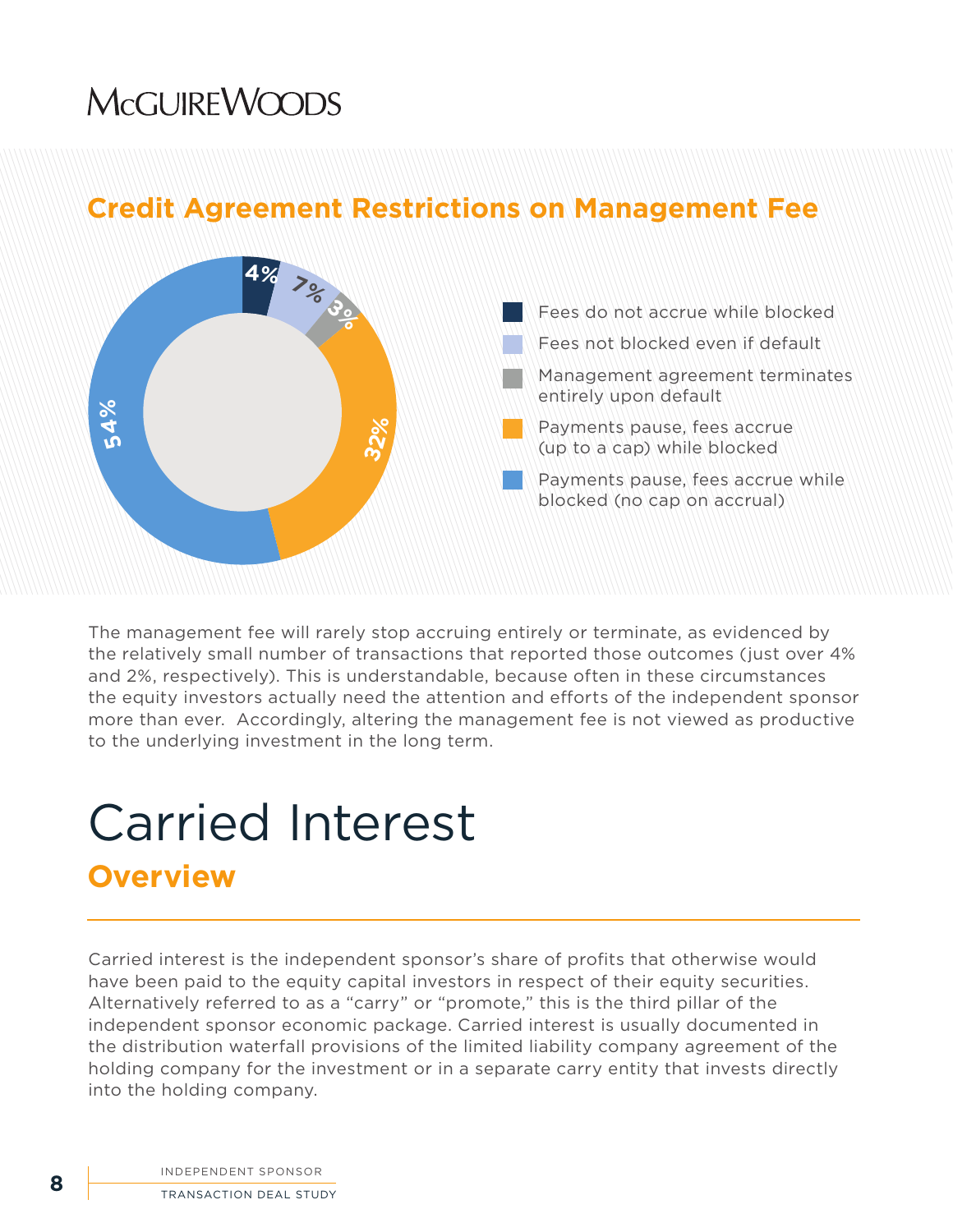There are two basic models for the carried interest: (1) a "variable with hurdles" model with multiple escalating hurdles (typically based on a multiple on invested capital (MOIC) and/or internal rate of return (IRR)) that, once achieved, result in an increasing percentage of the profits being allocated to the independent sponsor; and (2) a "straight percentage" model in which, following a return of capital to equity investors and often a preferred return, the independent sponsor receives a straight percentage of all profits.

### **Variable-With-Hurdles Model**

Of the transactions surveyed, [61%] use the variable-with-hurdles model. While private equity funds and mezzanine debt funds did utilize the straight-percentage model in a number of transactions surveyed, the variablewith-hurdles model tended to be preferred by most private equity funds and mezzanine debt funds (as well as many family offices).

The hurdles in this model customarily are calculated based on distributions and other proceeds equity investors received in respect of their equity securities, excluding any debt investments, management fees, closing economics or expense reimbursement. Hurdles are typically calculated using MOIC and/or IRR metrics. MOIC is the most common measure, used in 70% of transactions that utilize the

# [61%]

of transactions surveyed used the variable-withhurdles model

variable-with-hurdles model versus 13% of such transactions that use IRR hurdles. As a third option, 17% of such transactions used a hybrid approach, such as (1) including both IRR and MOIC hurdles at each stage of the waterfall, or (2) switching from MOIC to IRR hurdles after a certain time period. The hybrid approaches typically are constructed to protect the equity investors from investments with long hold periods and relatively low IRR.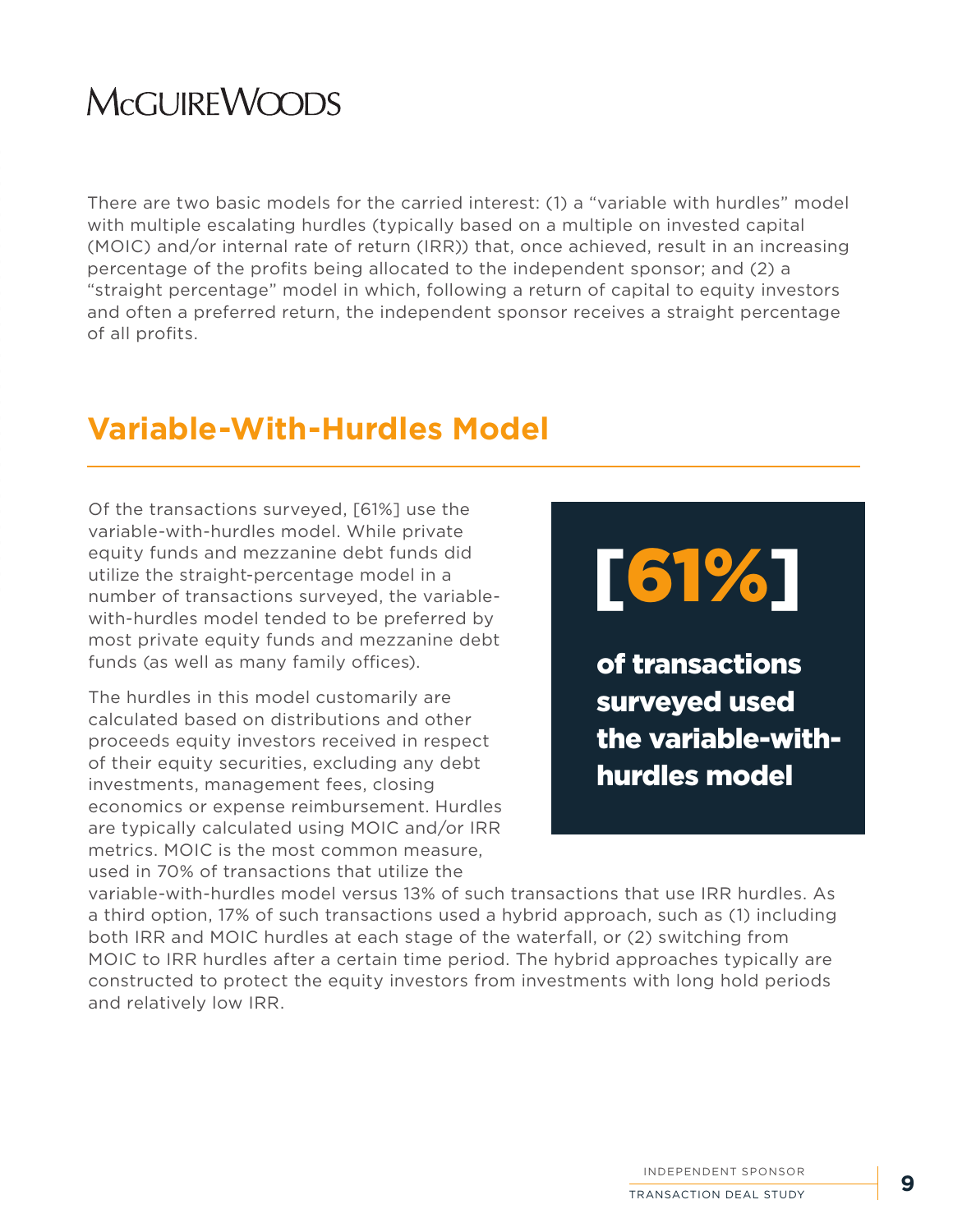

### **Carried Interest Hurdles – MOIC vs. IRR**

While McGuireWoods has seen many examples of complex waterfalls with many hurdles, the survey results demonstrate that independent sponsors and their equity investors are most often limiting their waterfalls to two or three hurdles, with 42% of deals using variable MOIC hurdles having three hurdles and 24% of deals using variable MOIC hurdles having two hurdles. Further illustrating this inclination to keep the waterfall relatively straightforward, only 8% of deals using variable MOIC hurdles used four hurdles and only 4% of deals using variable MOIC hurdles having five or more hurdles. Deals using variable IRR hurdles had an even stronger tendency to limit the number of hurdles to three or fewer hurdles.

In the vast majority (91%) of transactions using MOIC hurdles, the first hurdle was set between 1.0 and 2.0 MOIC. The most common carry percentages to the independent sponsor after achieving the first hurdle ranged from 10% to 14.99% (representing 45% of transactions using MOIC hurdles), with a carry percentage ranging from 15% to 19.99% (representing 22% of transactions using MOIC hurdles) also a common result.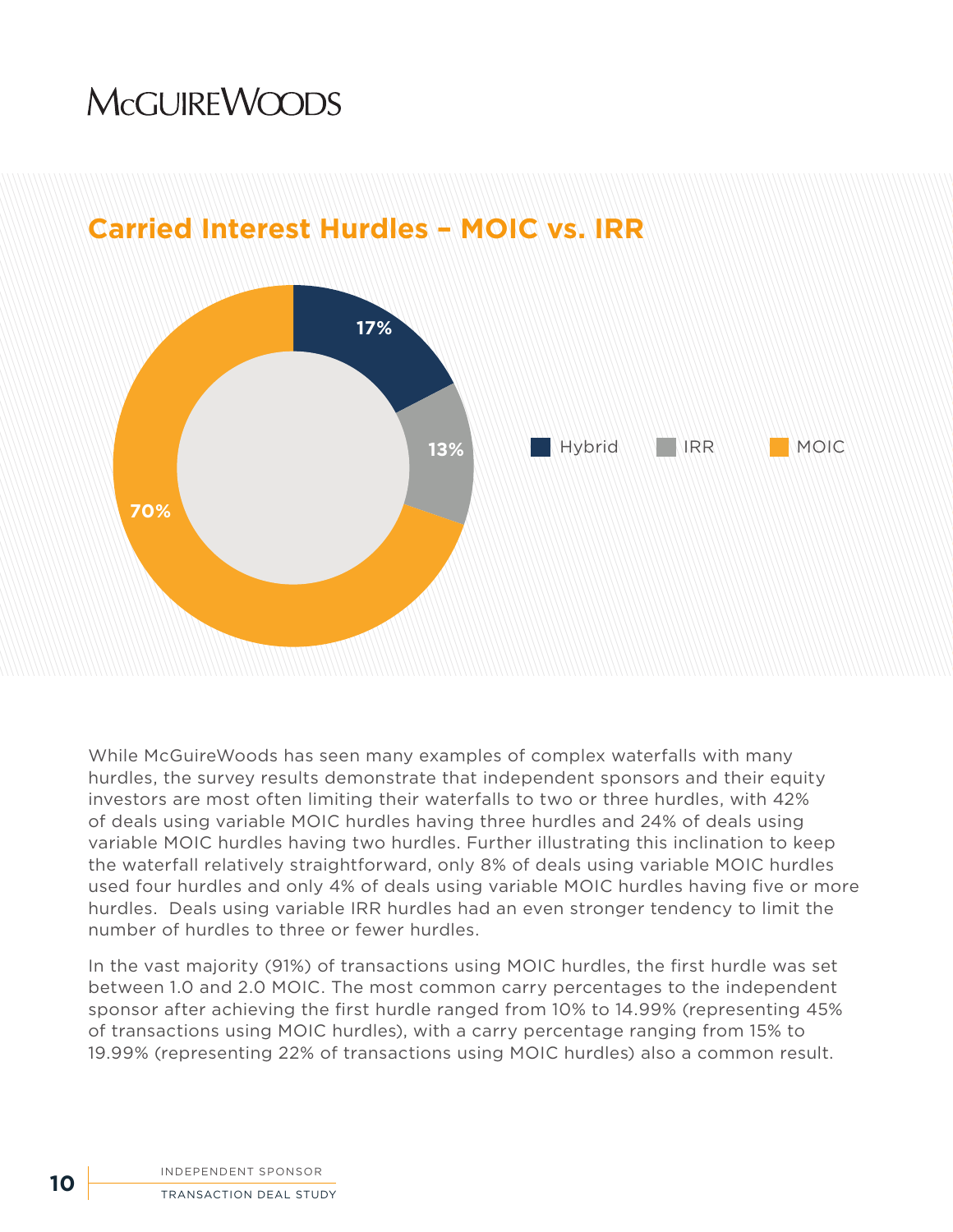

### **Carried Interest Distributions After First MOIC Hurdle**

After the first hurdle, each subsequent hurdle is typically 0.5 to 1.0 MOIC higher than the immediately preceding hurdle and the carry percentages to the independent sponsor typically increase by 5% to 10% per hurdle. Only in a relatively small number of deals (32%) was the highest hurdle greater than 3.0 MOIC.

In the majority of transactions surveyed, the carry percentage to the independent sponsor after achieving the second hurdle ranged from 20% to 24.99%. After achieving the third hurdle, the carry percentage to the independent sponsor was relatively evenly distributed from 20% to 30%.

In our experience, the highest carry percentage is heavily influenced by the quality of the deal and competitive tension reached in the independent sponsor's negotiations with the equity investors. Some independent sponsors focus on the higher-return scenarios and spend fewer "negotiating chips" on the lower-return scenarios.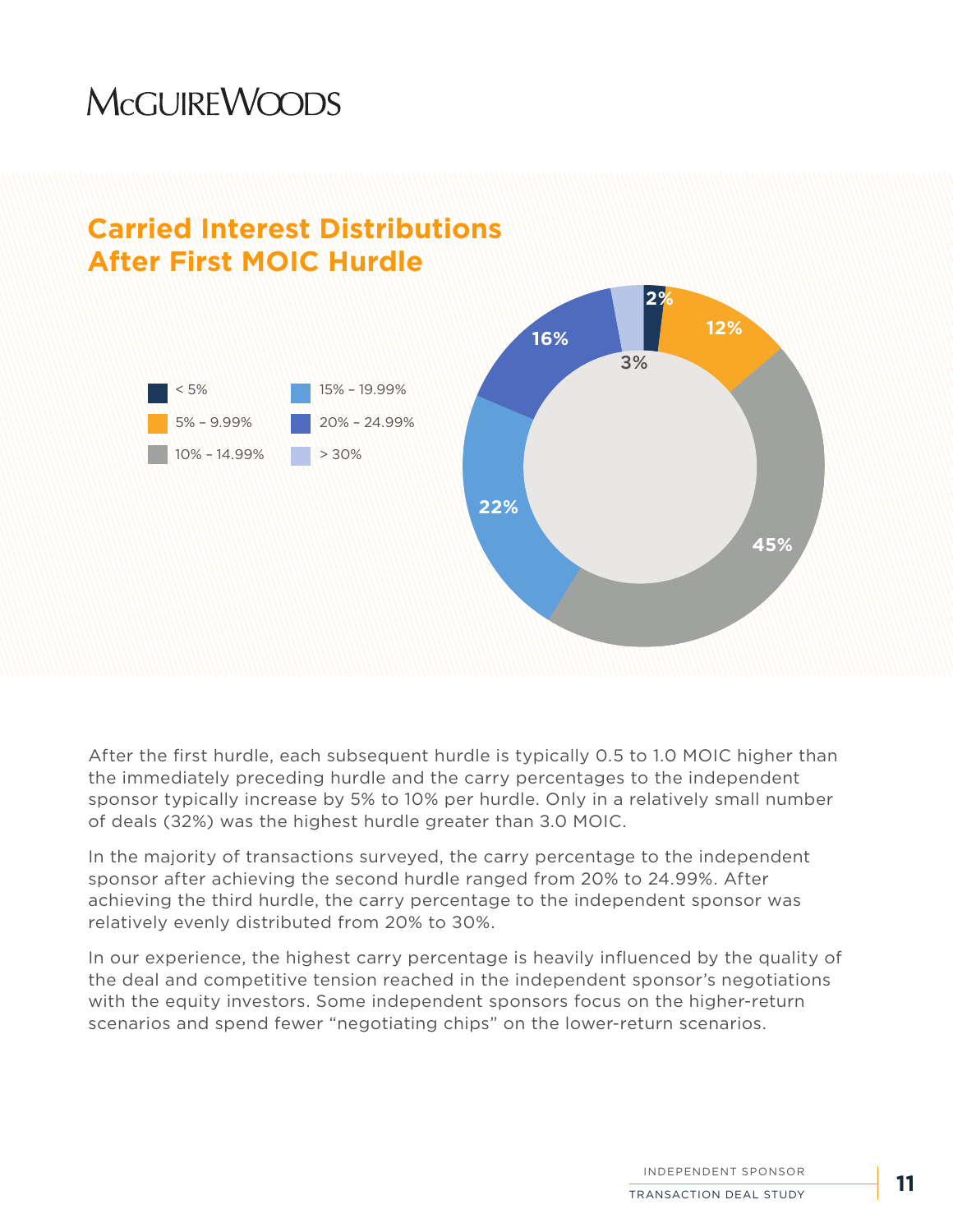### **Catch-Up to Independent Sponsor**

### Prevalence of Catch-Ups



In many transactions, after achieving each hurdle, the independent sponsor receives a "catch-up" to the higher carried interest percentage associated with such hurdle based upon prior distributions of profits. The survey responses revealed that the vast majority of independent sponsor transactions are structured with catch-ups. Specifically, 73% of transactions had a "full catch-up," meaning that upon achieving a hurdle, the independent sponsor was caught up to the new carried interest percentage implied by the newly achieved hurdle, with the catch-up calculation taking into account all profits from the first dollar of profits. An additional 11% of transactions had a "partial catch-up," meaning that either (1) the independent sponsor does not catch up to the first dollar of profits, or (2) upon achievement of a hurdle, the independent sponsor receives an increased portion of distributions but does not fully catch up to the higher carried interest percentage back to the first dollar of profits. The survey shows that 16% of transactions had no form of catch-up. In our experience, the catch-up often is not adequately clarified at the term-sheet stage despite being essential to understanding the terms of the carried interest.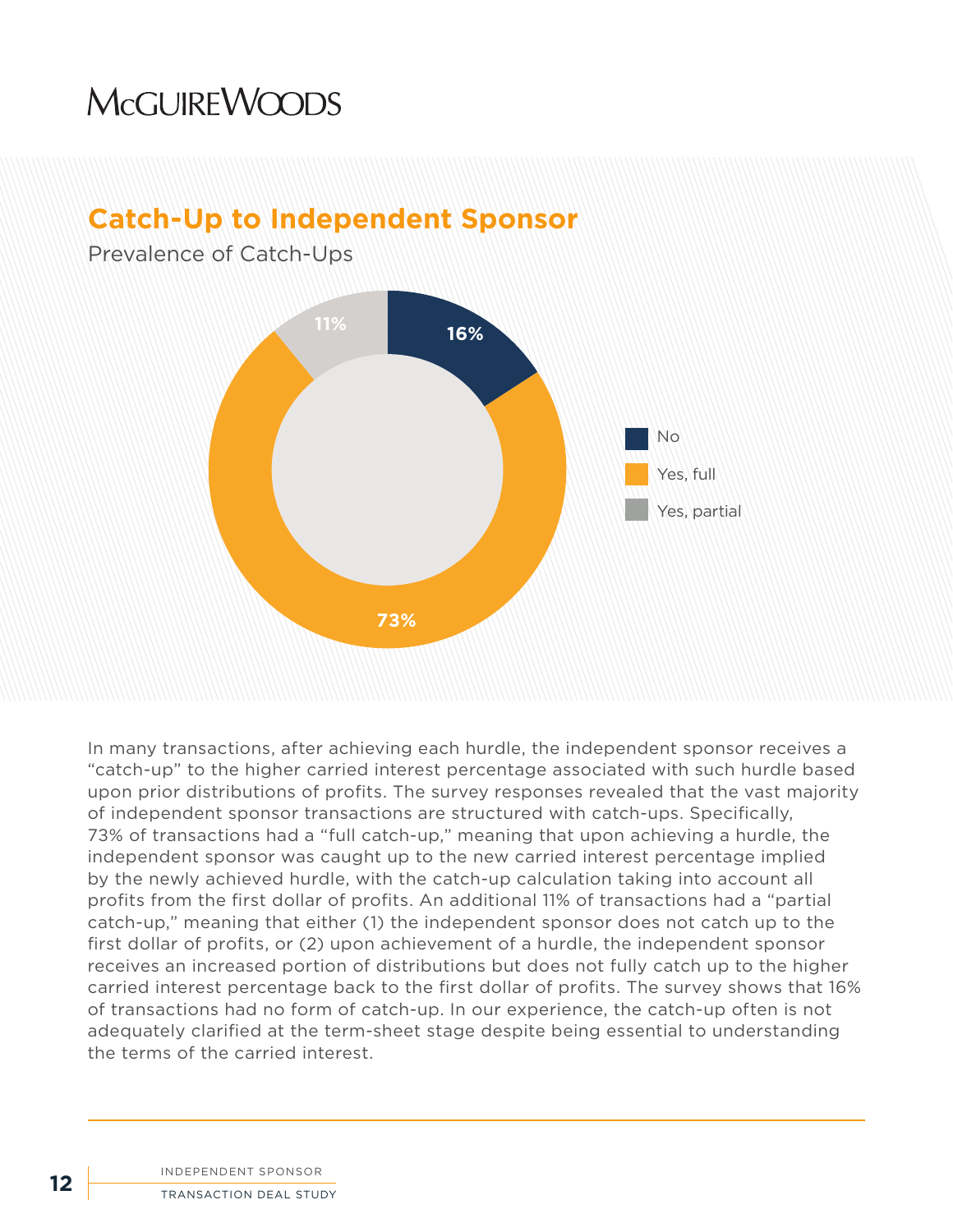## Carried Interest **Straight-Percentage Model**

Of the transactions surveyed, 39% used the straight-percentage model. Those transactions tended to have a larger number of equity investors, who were more likely to be family offices and high-net-worth individuals rather than private equity or mezzanine debt funds. This is consistent with our experience, as it is not uncommon for "pass the hat"-style equity financings to use the straight-percentage model due to simplicity and negotiating dynamics as well as historical acceptance of the model.

More than half (58%) of the transactions that used the straight-percentage model had a carried interest percentage to the independent sponsor equal to 20%. This is consistent with the traditional "two and twenty" private equity model. Only 10% of the transactions that used the straight-percentage model had a carried interest percentage greater than 20% and only 15% of such transactions had a carried interest percentage less than 15%.



### **Straight-Percentage Model – Carried Interest Percentage to Independent Sponsor**

% OF DISTRIBUTIONS TO INDEPENDENT SPONSOR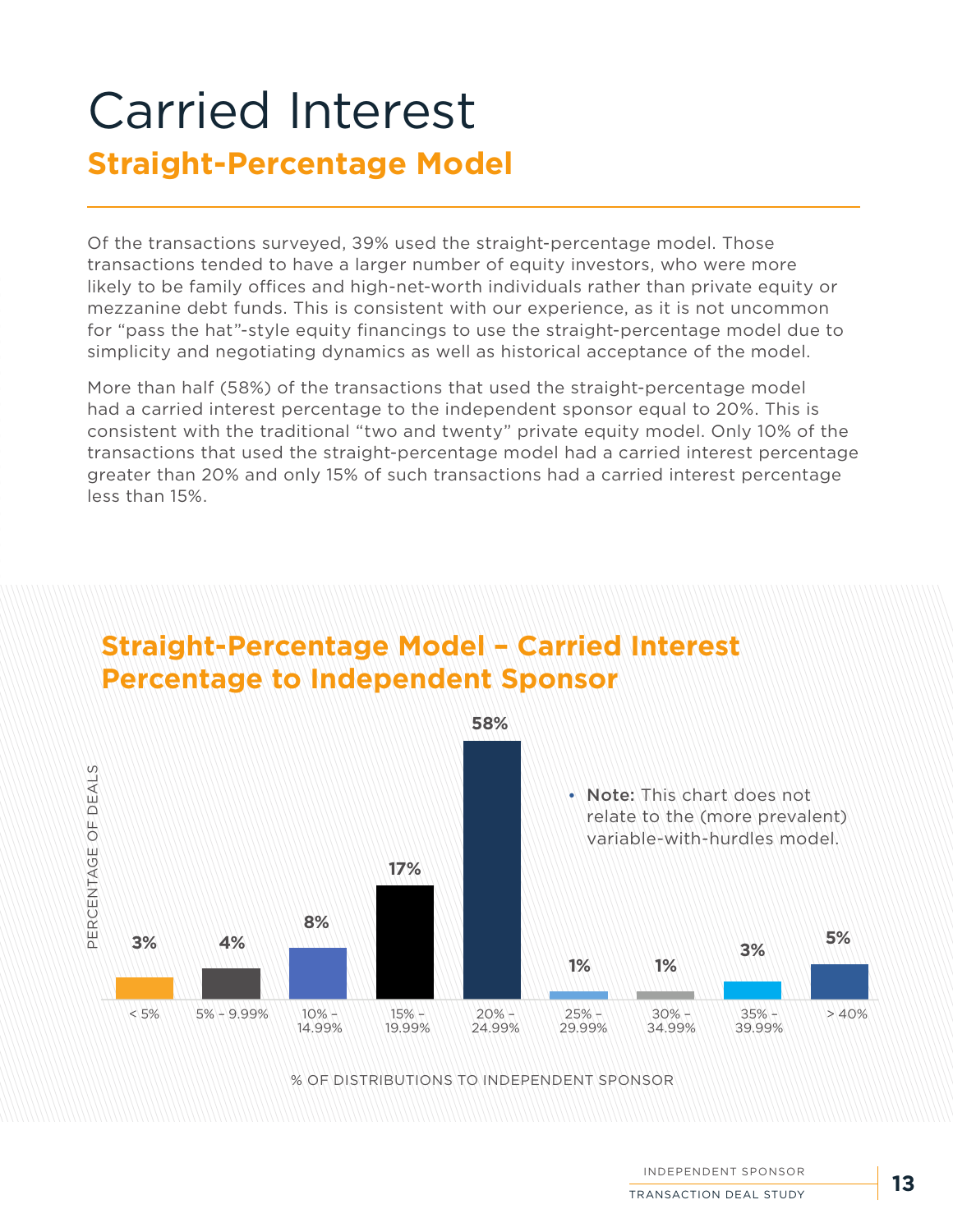## Broken-Deal Costs

In the majority of the transactions surveyed, equity capital providers agreed to pay some or all of the broken-deal costs (i.e., the transaction fees and expenses if the transaction did not close). This is even more common in control buyouts in which a control private equity investor is the independent sponsor's primary equity capital partner. In such transactions, the control private equity investor was responsible for all of the brokendeal costs in 61% of transactions. In only 21% of such transactions was the independent sponsor responsible for 25% or more of the broken-deal costs.

In smaller transactions and transactions with many equity investors, it was more common for the independent sponsor to be responsible for some or all of the transaction fees and expenses if the transaction did not close. In these circumstances, independent sponsors are "staging" workstreams and otherwise selecting service providers that are true partners in helping them grow their firm.

# In only [21%]

of control private equity-backed buyout transactions was the independent sponsor responsible for

[25%]

or more of the broken-deal costs.

## Conclusion

In recent years we have witnessed continuously growing success of independent sponsors in the private equity market – both in the number and size of transactions being consummated. Indeed, the independent sponsor segment of private equity has become a separate asset class with its own set of market terms and norms. As that market continues to develop and the underlying economic environment changes, we intend to publish additional deal studies reflecting the evolution of the independent sponsor marketplace. In the meantime, please do not hesitate to contact McGuireWoods for best-in-class advice for your independent sponsor transactions.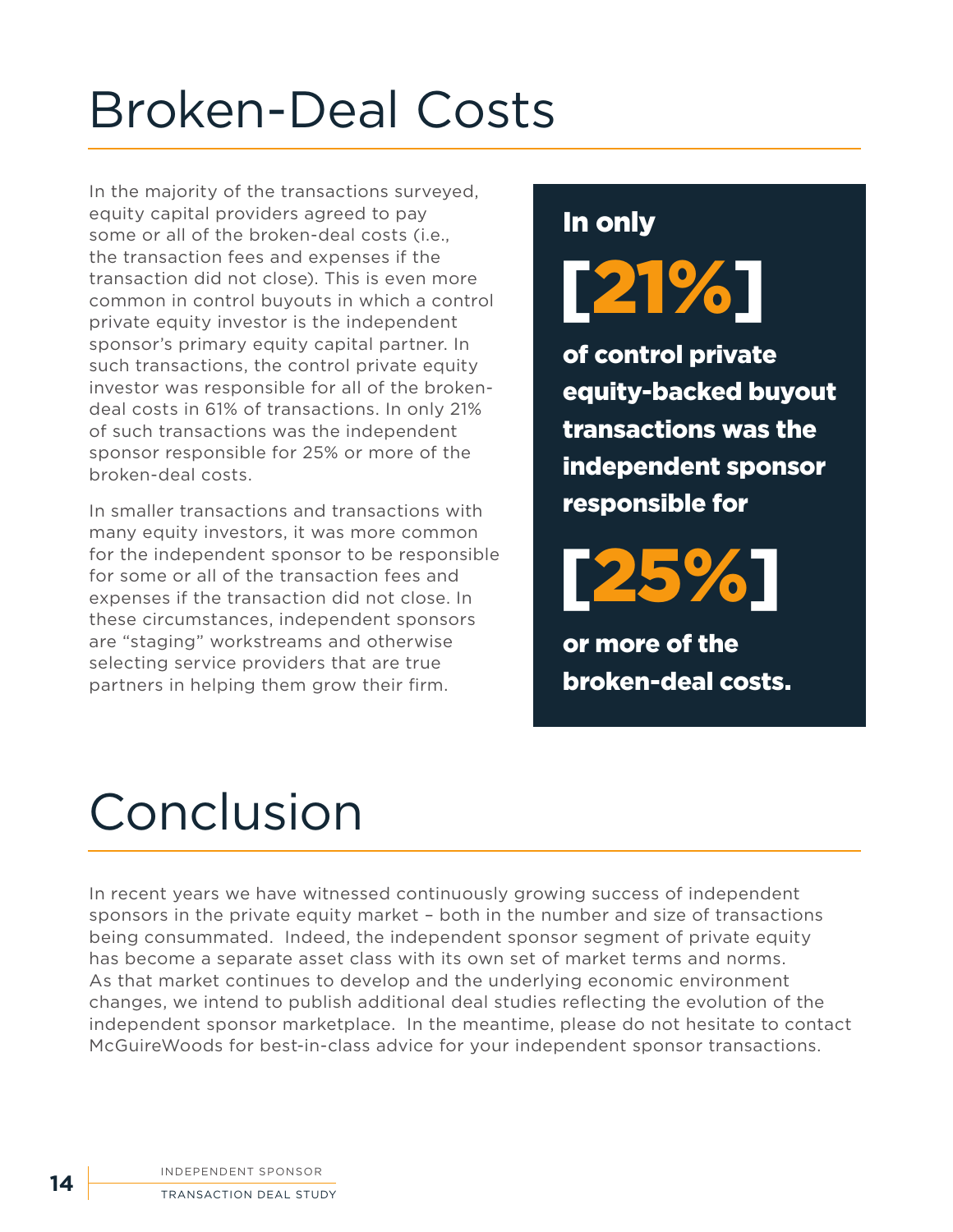

## Contact Info

#### JEFF BROOKER, PARTNER

+1 214 932 6417 jbrooker@mcguirewoods.com

2000 McKinney Avenue Suite 1400 Dallas, TX 75201

#### JON W. FINGER, PARTNER +1 214 932 6404

jfinger@mcguirewoods.com

2000 McKinney Avenue Suite 1400 Dallas, TX 75201

GREG HAWVER, PARTNER +1 312 750 2788 ghawver@mcguirewoods.com

77 West Wacker Drive Suite 4100 Chicago, IL 60601-1818

A video recording of the discussion of our survey results led by McGuireWoods private equity partners Jeff Brooker and Greg Hawver at the October 2021 McGuireWoods Independent Sponsor Conference in Dallas can be viewed on **[YouTube](https://www.youtube.com/watch?v=-i-8ZIJXBrk)**.



For further insights on independent sponsor issues and transactions, please listen to McGuireWoods' independent sponsor podcast "Deal-by-Deal", hosted by private equity partners Jeff Brooker, Greg Hawver and Rebecca Brophy, available on **[YouTube](https://www.youtube.com/channel/UCHrca2d_8eo1cP09Tix264g/search?query=Deal-by-Deal)** and the **[McGuireWoods](https://www.mcguirewoods.com/events/firm-events/2022/3/deal-by-deal-podcast-series) [website](https://www.mcguirewoods.com/events/firm-events/2022/3/deal-by-deal-podcast-series)** as well as **[Apple Podcast](https://podcasts.apple.com/us/podcast/deal-by-deal-an-independent-sponsor-podcast/id1534884674)** and **[Amazon](https://www.amazon.com/Deal-by-Deal-An-Independent-Sponsor-Podcast/dp/B08K57L3Y7)**.



amazon music

For additional resources and thought leadership related to independent sponsor transactions as well as information on the industry-leading annual McGuireWoods Independent Sponsor Conference in Dallas, please visit **[independentsponsorconference.com](http://www.independentsponsorconference.com/)**.



Legal Disclaimer: The data summarized in the Deal Study is subject to limitations with respect to the collection and presentation thereof, including the accuracy of the survey respondents in reporting such data. McGuireWoods LLP makes no representation as to the accuracy of the data summarized in the Deal Study or this paper. The authors have attempted to present the data in the most useful and accurate format for its intended audience.

The written analysis in this Deal Study represents the views of the authors and not the views of McGuireWoods LLP. This Deal Study is not legal advice and does not form any attorney-client relationship between any recipients thereof and McGuireWoods LLP.

Please consult with legal and tax professionals before negotiating and/or entering into any transactions (or any letters of intent describing the terms thereof).

INDEPENDENT SPONSOR